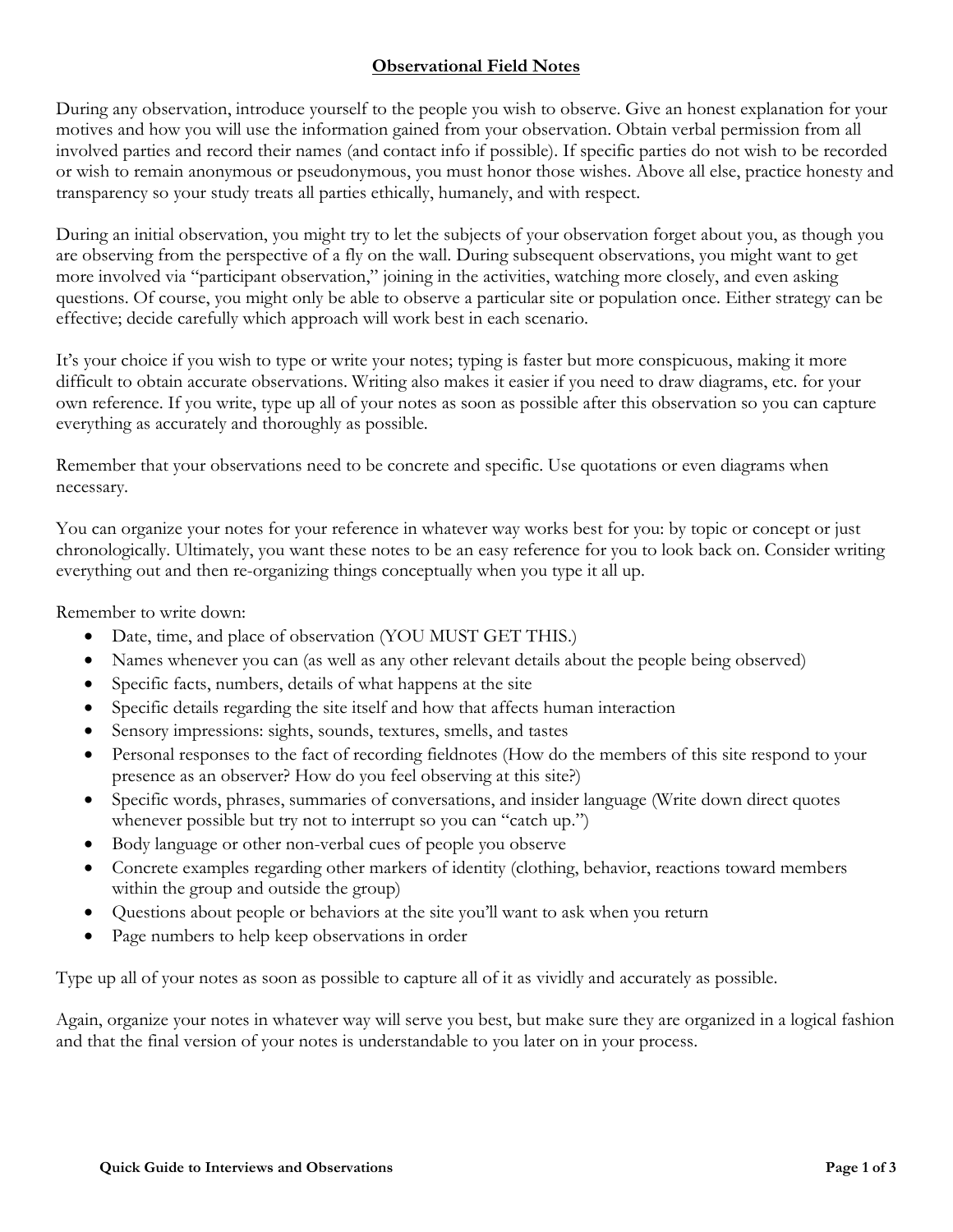## **10 Principles of Ethical Interviewing and Observing**

- 1. **Accuracy:** Your job is to present factual—not fabricated—information. Do not misrepresent the intended meaning or message of your interviewee or of the people you observe. Also, recognize and acknowledge that your study might not be representative of this entire subculture, population, etc.
- 2. **Fairness:** Present facts, not indictments; do not surprise your interviewee or observation subjects with the final product. Don't let interviewees give anonymous indictments of others.
- 3. **Completeness:** Tell the full story; reflect the true complexity of the world.
- 4. **Honesty:** You must be genuine and candid with everyone with whom you work on the project.
- 5. **Independence:** Ensure your primary allegiance is to the issue at hand, not yourself or anyone else.
- 6. **Impartiality:** Be aware that you might introduce or encounter personal bias or strong disagreements with your interviewee or observation subjects. Consider if you are being impartial in your representation of them. Consider if they are being impartial in their representation of others.
- 7. **Transparency:** Give your interviewee, your observation subjects, and your audience tools to follow up on your work, fact check, etc.
- 8. **Accountability:** This is your work, not anyone else's, so take responsibility for it.
- 9. **Respect:** Everyone deserves to be treated with dignity and compassion, even those with whom you may disagree. You cannot pick and choose to whom you give respect. This involves not just your interaction with your interviewee and observation subjects but also the way in which you represent them.
- 10. **Excellence:** Do excellent work; marry important truths with engaging narrative.

—Adapted from Smith, Jonathan, "The Art of Interviews," Visual Approaches to Global Health, Yale University Summer Session, 2019